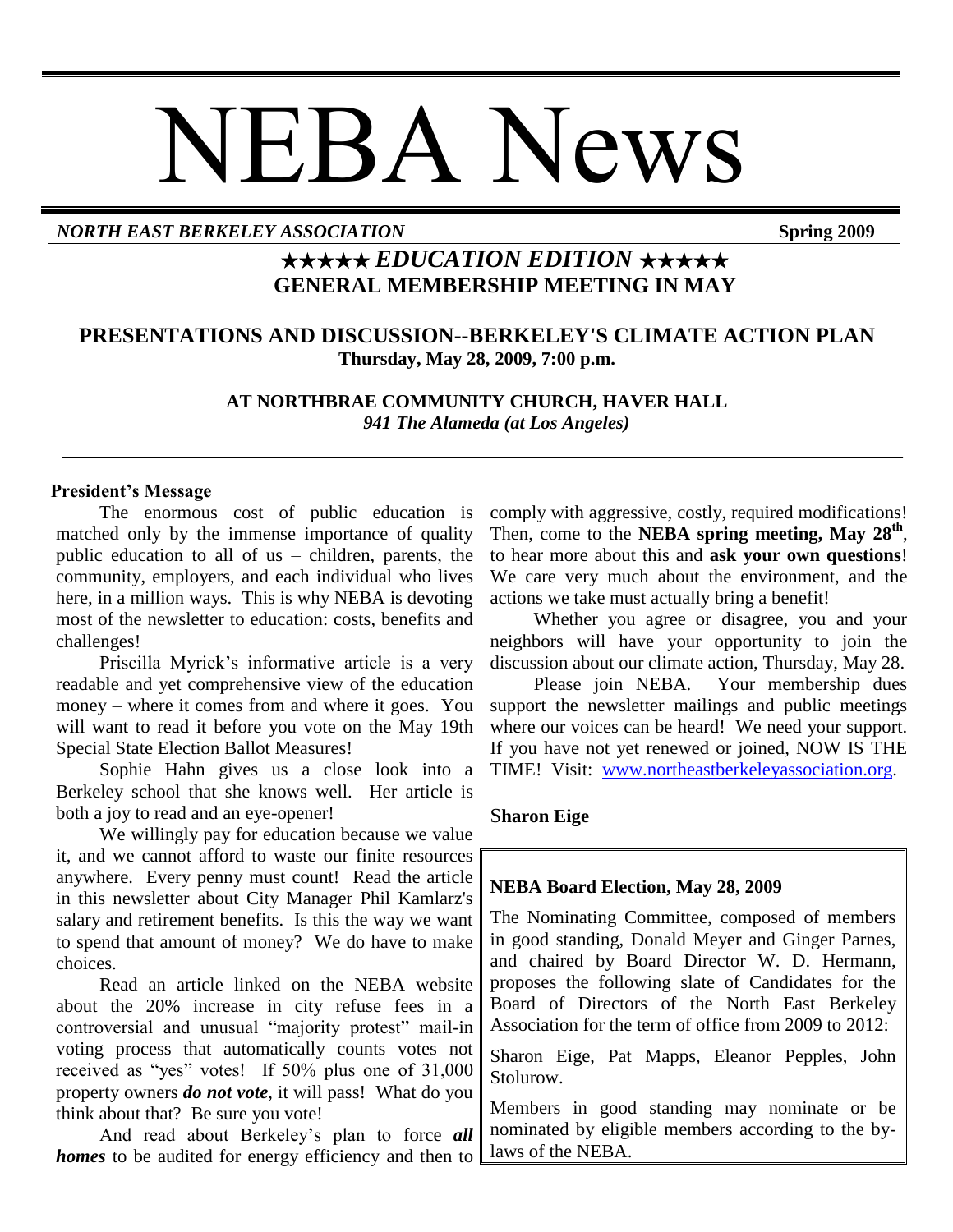#### **THE NEW CLIMATE ACTION PLAN**

Berkeley's city staff and council members continue to surprise us! Carolyn Jones of the San Francisco Chronicle alerted us to their latest plans in an article titled "Hot debate ahead on Berkeley's energy plans". In 2006 Berkeley voters passed Measure G, setting the laudable goal of an 80 percent reduction in greenhouse gas emissions by 2050. Since then the measure has been used to justify high density housing and increased building heights in neighborhoods throughout the city, and now it is being used to create ambitious new requirements on single family homes.

The article stated "Within the next few years, the city is likely to mandate that all homes meet strict energy standards. In many cases this would mean new double-paned windows, insulation in the attic, walls and floors, a new white roof that reflects heat, a forced-air furnace and high-efficiency appliances. The cost: upward of \$33,800." (Why a white roof when our energy cost in Berkeley is for heating, not for cooling?)

The City currently requires energy audits and energy improvements in residential buildings at the time of sale and when renovation or remodeling occurs, capped at 0.75% of the sale price. The new plan would expand that concept to require that homeowners must hire an energy auditor to inspect their homes, with the owner required to improve the home's energy efficiency to meet city standards. According to the article, the costs could include: New dual pane windows at \$500-\$1,000 per window; a new white roof, \$12,000-\$15,000; additional insulation, \$3,000-\$4,000; new forced air furnace, \$7,000-\$8,000; Energy Star appliances, \$4,000.

City staff and Mayor Bates were anxious to rebut the Chronicle article, calling it misleading, and stating that any possible requirements "would be subject to substantial public review and comment, as well as in-depth consideration by the City Council and appropriate City Commissions."

The Council held a hearing on the plan on April 21, at which some council members said they'd back off language that would require homeowners to upgrade. According to the Chronicle, at the hearing City Planning Director Dan Marks stated that the \$33,800 figure cited in the paper was an exaggeration. "Right now we're talking more in the \$10,000 range," he said, noting that the improvements would only be required when a home is sold or remodeled, but that in the future, the improvements would be required of all homes. "If we're going to meet these Measure G goals, we've got to get into people's homes."

Dramatic steps will be required to reduce climate change. Should Berkeley city staff direct and control the process? Join us at the NEBA meeting May 28 to share your views.

Go to [www.northeastberkeleyassociation.org](../../../AppData/Local/Microsoft/Windows/Temporary%20Internet%20Files/Content.Outlook/MB5D2GB8/www.northeastberkeleyassociation.org) to see the full text of the San Francisco Chronicle article. And come the NEBA meeting to learn more about Berkeley's Climate Action Plan.

#### COME TO THE NEBA GENERAL MEMBERSHIP MEETING IN MAY PRESENTATIONS AND DISCUSSION--BERKELEY'S CLIMATE ACTION PLAN Thursday, May 28, 2009, 7:00 p.m. AT NORTHBRAE COMMUNITY CHURCH, HAVER HALL 941 The Alameda (at Los Angeles)

#### **MAJOR CRIME DATA FOR BEATS 1 AND 2 (roughly coincident with Council Districts 5, Capitelli, and 6, Wengraf)**

|                             | 2007   | 2008   | $\frac{6}{10}$ |
|-----------------------------|--------|--------|----------------|
| <b>CATEGORY</b>             | 4thQTR | 4thQTR | <b>CHANGE</b>  |
| <b>Auto Burglary</b>        | 102    | 110    | 8%             |
| <b>Auto Theft</b>           | 29     | 54     | 86%            |
| <b>Residential Burglary</b> | 40     | 34     | $-15%$         |
| Robbery                     | 10     |        | $-20%$         |
| Totals                      | 181    | 206    | 14%            |

Source: Berkeley Area Coordinator Officer Casimiro Pierantoni. Councilmembers Capitelli and Wengraf are holding a meeting to discuss local crime on Monday, June 1, 7PM, at Northbrae Community Church, 941 The Alameda (at Los Angeles).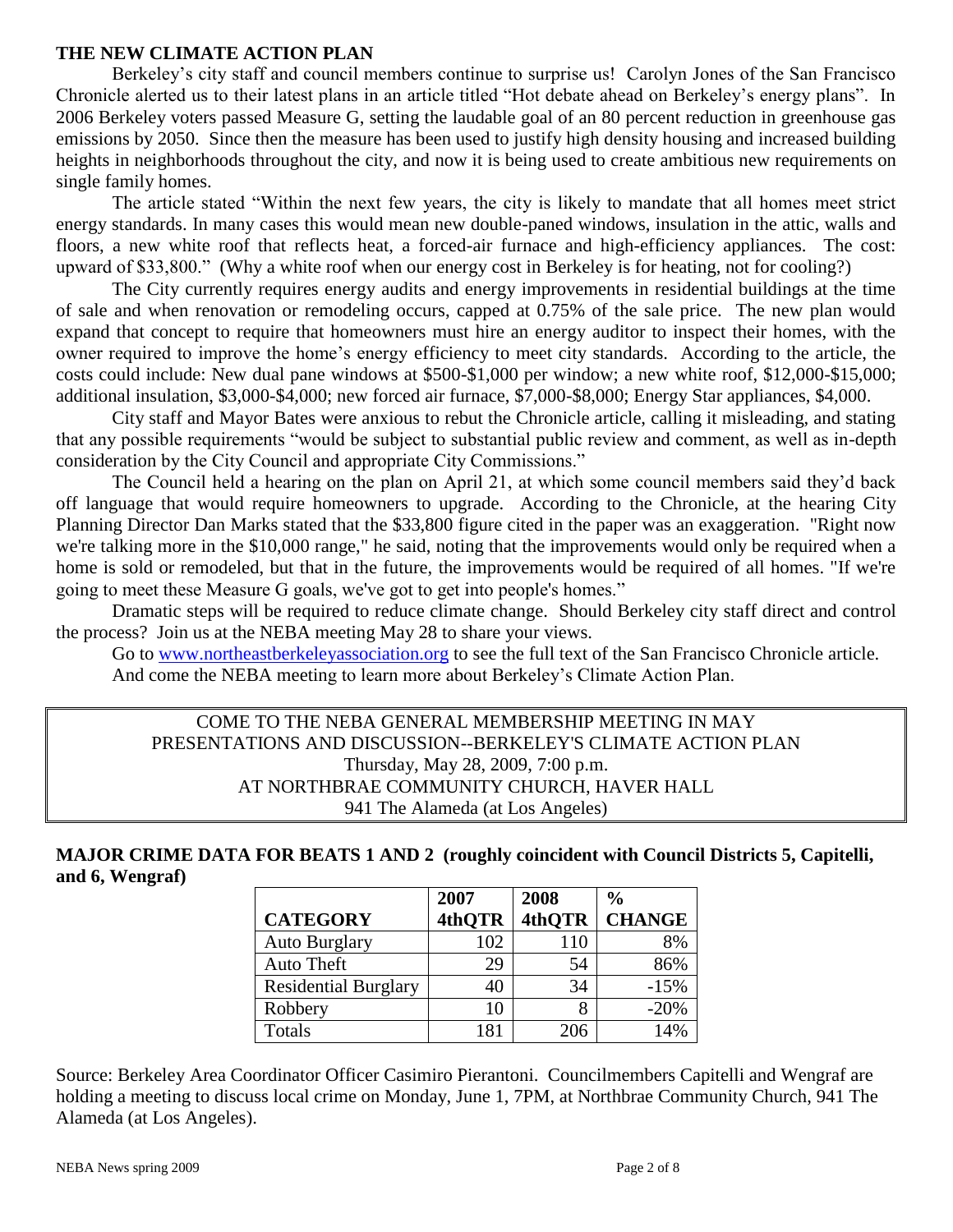#### **BERKELEY UNIFIED SCHOOL DISTRICT FINANCE ISSUES** *by Priscilla Myrick*

*Editor's note: This article was edited for the newsletter. See the full article: [northeastberkeleyassociation.org.](../../../AppData/Local/Microsoft/Windows/AppData/Local/Microsoft/Windows/AppData/Local/Microsoft/Windows/Temporary%20Internet%20Files/Content.Outlook/MB5D2GB8/northeastberkeleyassociation.org)* **Overview:** Like other K-12 public schools in California, Berkeley schools are financed with a mix of federal, state and local tax revenues. BUSD must make allocation decisions based on funding restrictions and our community priorities. Most of the funding for California public schools comes from the state. California spends about 40% of the state budget on K-12 education and community colleges. With the state facing an ever-increasing budget deficit, it is not difficult to see that cuts to education will be part of the "solution" to addressing the state budget problems. The current proposals make substantial cuts and deferrals for K-12 education and also loosen the requirements on how local school districts spend their funds during the current recession.

In addition to state funding for Berkeley's public schools, Berkeley voters have passed two parcel tax measures that contribute significantly to the BUSD operating budget. The two parcel taxes are Berkeley School Tax (Measure A of 2006) and BUSD School Maintenance (Measure BB of 2000). Funds from the Measure A 2006 tax are used to reduce class sizes and provide enrichment programs. Funds from Measure BB of 2000 provide for school safety and essential maintenance of BUSD buildings and grounds. Both parcel taxes are based on building square footage and are included in property taxes as fixed charges and/or special assessments.

In order to support adequate school facilities, Berkeley voters have passed BUSD Bond Measure A of 1992 (\$158 million) and BUSD Bond Measure AA of 2000 (\$116.5 million) to finance school construction over the past sixteen years. The voter-approved debt service for these two BUSD bond measures is included in property taxes as a percentage of assessed value.

Berkeley public schools serve approximately 9,000 students K to 12 and an additional 1,700 through its adult education program with an annual budget of over \$100 million. BUSD maintains 17 school sites plus additional facilities that support school administration and transportation.

**School Finance--California's budget crisis and Berkeley schools**: On February 20, state legislators enacted a budget package to address California's budget shortfall, which had been projected to reach \$42 billion by the end of 2009-10, and as a result BUSD must reduce its General Fund budget by \$3 million for this school year**,** and an additional \$4.9 million in 2009-10. In addition, many categorical funds (special purpose funds) are being cut 15% this year and an additional 4.3% in 2009-10.

**Will the federal stimulus package help Berkeley schools?** The federal stimulus package may provide some relief for California schools, including BUSD. Currently federal funding makes up about 5% of BUSD's revenues. Preliminary estimates are that up to \$4 million in Federal funds spread over two years may be available for certain targeted areas in BUSD. Federal funds are generally targeted to categorical programs. BUSD is anticipating that these stimulus funds may be used to support existing Title 1 programs (for extra support for students who live in poverty) and to cover increasing special education costs. However, the state of California must "pass through" the federal stimulus money.

**What kinds of cuts is BUSD making now?** BUSD is largely dependent on state funding (64% of total BUSD revenues). According to BUSD Superintendent Bill Huyett, recent state education budgets are going from "flat funding" to much worse. BUSD is forced to cut back on expenditures and has frozen certain types of spending in the General Fund including hiring of new employees, travel and conferences, equipment over \$500, and consultants. In addition, the state allowed districts cut any unspent categorical funds. Therefore, the District has been able to reduce the current year budget by \$3 million in one-time cuts in 2008-09. The ongoing \$4.9 million in cuts will come from the \$65 million General Fund. A Budget Advisory Committee is working with the Superintendent to develop a list of recommended cuts to be made in developing the 2009-10 budget. The school board will make all final decisions and must pass a balanced budget by the end of June for the start of the fiscal year July1. Well over 80% of BUSD's budget is "people costs"—salaries and benefits. In order to cut the budget, layoffs are unavoidable.

**Will BSEP/Measure A parcel tax help blunt the cuts?** Currently BSEP/Measure A funds are not being proposed to be used for budget reductions. The district's goal is to keep class sizes at the current levels as prescribed by BSEP/Measure A. However, use of some of the Measure A funds may be necessary as "backup" funds" if planned use of federal stimulus money for essential programs and services falls through.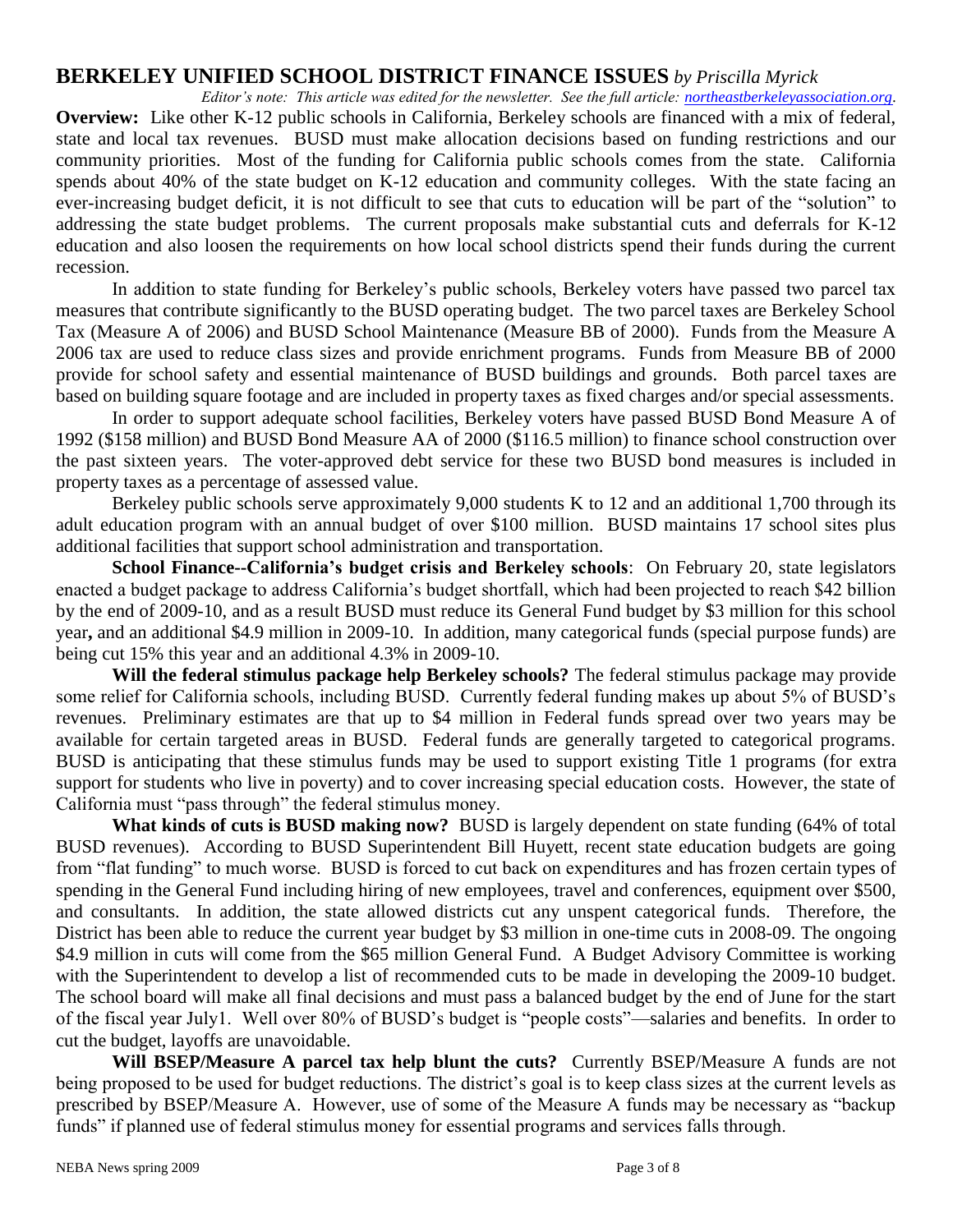BSEP (Berkeley Public Schools Educational Excellence Act of 2006/ Measure A) is restricted in its use to smaller class size (66%), program enhancement, including school site programs, school libraries, music and arts (25%), and professional development and educational program evaluation (9%). According to Superintendent Huyett, in the event that the federal stimulus does not flow through to BUSD, certain "enhancements" may be eliminated or reduced.

 The pie chart (Fig. 1) shows the proportionate contribution of sources of BUSD operating funds--state revenue limit, state categorical, Federal categorical, and local parcel taxes—for 2006-2007.

**What is "revenue limit" income?** State "revenue limit" and state "categorical" funds accounted for 64% of BUSD's total revenues (\$68M in 2007). "Revenue limit" income (\$48M in 2007) is for general purposes and provides the base level of funding available to all students in a district. These general-purpose funds that California districts receive are based on a per-pupil amount set for each district. The total general-



purpose funds that BUSD receives depend on how many students attend district schools. The computation is called average daily attendance (ADA), the average number of students attending school over the year. This is based on attendance not enrollment. For example, in 2006-07 BUSD enrollment was 9,088 students but revenue limit ADA was 8,347 students. Thus, student attendance is critical for a district to receive the maximum possible revenue limit income. The total amount that BUSD receives from the state is the per student amount multiplied by the average number of pupils attending school over the year, or ADA (average daily attendance). In 2006-07 Berkeley schools received \$48 million (average daily attendance of

Source: Alameda County Dept. of Education [\(www.acoe.org\)](http://www.acoe.org/) Fig. 1 8,347 students multiplied by \$5,802 per student**).**

**What is categorical aid?** All school districts in California receive state categorical aid, but the amounts can vary widely. Categorical aid is for targeted students and purposes. These funds come from more than 80 separate programs. Categorical allocations are the result of both legislative action and legal requirements based on court cases. Special Education is the largest state categorical program in terms of dollars and the second largest federal program. Other major categorical aid programs include: Class Size Reduction (K-3), Targeted Instructional Improvement Block Grant, Economic Impact Aid, and Adult Education. Other categorical programs include funds for instructional materials, English learners, and summer school/supplemental instruction.

**What does federal aid support?** Federal aid accounts for about 5% of BUSD revenues. Federal aid is almost exclusively categorical and is earmarked for particular purposes, such as Child Nutrition, No Child Left Behind (NCLB), and Special Education. Most federal funds flow through the California Department of Education.

**What is included in other local revenue?** The majority of other local revenue derives from Berkeley's two parcel taxes that provide approximately \$27 million per year. Berkeley has two parcel taxes--Berkeley School Tax (Measure A of 2006) and BUSD School Maintenance (Measure BB of 2000). Funds from the Measure A of 2006 (over \$20 million per year) are used to reduce class sizes and provide enrichment programs. Funds from Measure BB of 2000 (approximately \$5 million per year) provide for school safety and essential maintenance of BUSD buildings and grounds.

|                                                    | <i>BUSD</i> | Aver. CA District |        |
|----------------------------------------------------|-------------|-------------------|--------|
| Local (including parcel taxes)                     | \$4,041     | \$491             |        |
| Federal                                            | \$632       | \$722             |        |
| State categorical                                  | \$2,442     | \$2.110           |        |
| State "revenue limit"                              | \$5,802     | \$5,600           |        |
| Total dollars per student                          | \$12.917    | \$8,923           |        |
| Source: Ed-Data for 2006-07 (www.ed-data.k12.caus) |             |                   | Fig. 2 |

Fig. 2 compares BUSD with the average California unified school district in terms of revenues per student.

 $\overline{g(2)}$  Page 4 of 8 **What are the uses of BUSD funds?** The pie chart (Fig. 3) shows the proportionate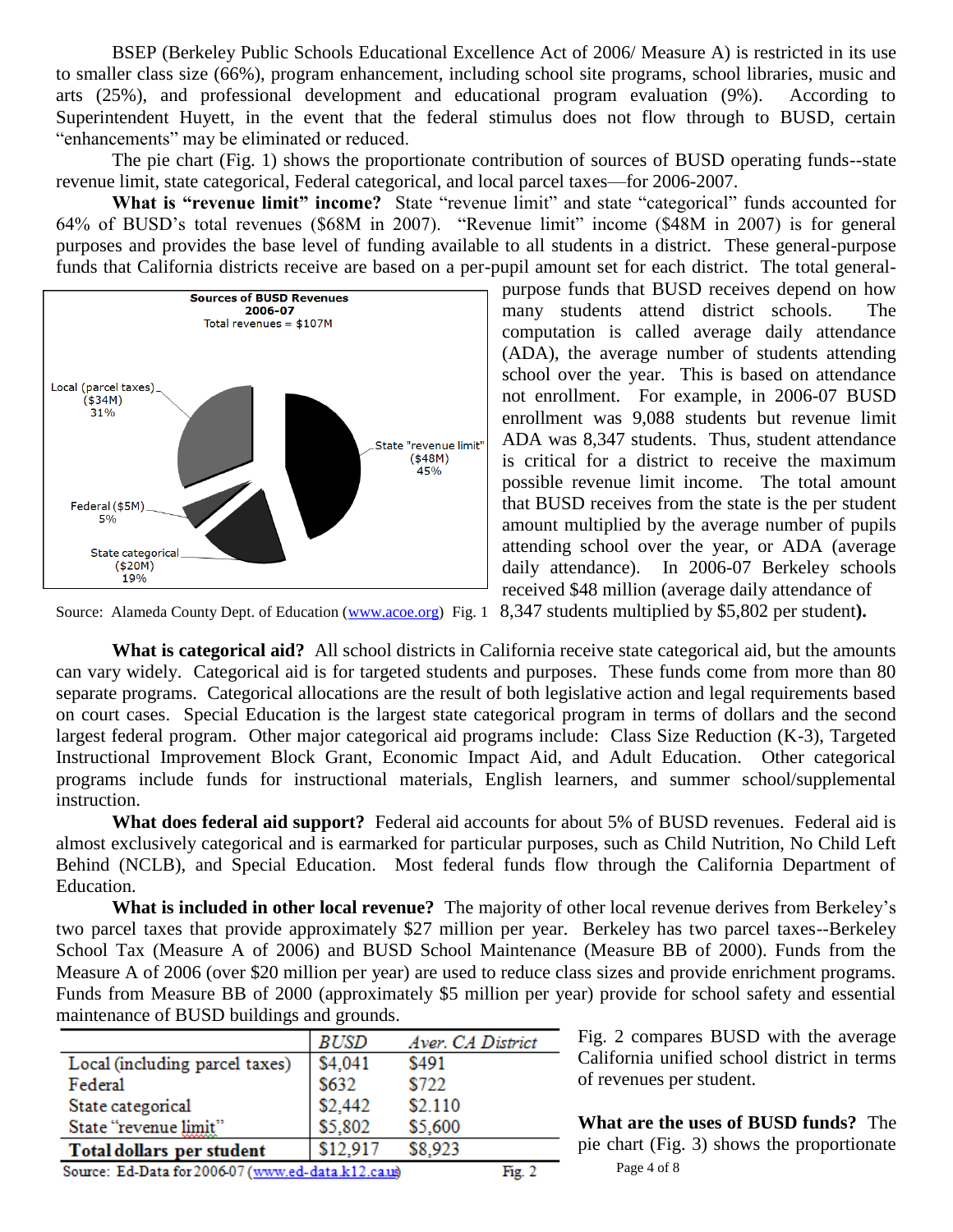expenditures that are made by BUSD to support it major programs—Regular K-12 education, Special Education, Adult Education and Child Development, Continuation school—for 2006-2007.



**How do bond measures finance school facilities?** In California school districts can seek voter approval for local general obligation bonds for school construction or renovation. The proceeds from these bonds may not be used for general operating purposes. These bonds are repaid through property taxes. Since Bond Measure A of 1992 (\$158 million) received 70.7% voter approval and BUSD Bond Measure AA of 2000 (\$116.5 million) received 83.7% approval, few oversight requirements are imposed by the state. The district did convene a School Construction Oversight Committee. The Committee prepared a report to the Board in 2005 and recently in 2009. Promised independent audits have not been completed on either bond measure to date.

Source: Alameda County Dept. of Education [\(www.acoe.org\)](http://www.acoe.org/) Fig. 3

Following the Loma Prieta earthquake, Measure A was passed to build new schools and to seismically upgrade existing Berkeley schools. Measure AA was passed to repair, upgrade and add new classrooms at Berkeley High, King Middle School and other Berkeley schools. All of the Measure A and Measure AA funds have been committed or spent. The final two major projects financed by the bond measures are the Gilman Street Transportation Facility (\$10M) and the rehabilitation of the Bonar Street West Campus Building (\$15M) for use by BUSD Central Administration that is currently housed in the Old City Hall. However, the Berkeley High classroom building that was to replace the former B Building destroyed by fire in 2000 has not been built. Berkeley High is still short 15 permanent classrooms so the District is re-installing several portable classrooms on the campus. According to the School Construction Oversight Committee, a future bond measure will be required to fund the new BHS classroom building.

**How does the May 19th Special State Election Ballot Measures effect K-12 education?** The budget package passed by the state in February assumes that the state budget can be balanced through a combination of spending cuts of \$15 billion (the largest related to K-12 schools), \$12.5 billion in tax increases, receipt of \$8 billion in federal stimulus funds, and borrowing \$5 billion from future lottery profits. The spending reductions piece has been passed along to school districts. The federal stimulus funds are still uncertain. As part of the February budget solutions, six propositions were placed on the May 19<sup>th</sup> ballot. If the voters reject three of these measures (1C, 1D, 1E) the 2009-10 budget would not be in balance. New budget solutions would have to be negotiated. Even if the propositions pass, it is expected that the state will face multi-billion dollar budget shortfalls in future years. The ballot measures do not provide longer-term solutions, especially for education.

Author's note: The state budget process remains in flux for K-12 education for 2009-10. Every effort has been made to provide accurate information as of the end of Mar. Current updates on BUSD budget, check "A+ News Update" published monthly on the BUSD site: [www.berkeley.k12.ca.us.](http://www.berkeley.k12.ca.us/) Current updates on California budget, check "2009-10 Budget Analysis Series" on the Legislative Analyst's Office site: [www.lao.ca.gov.](http://www.lao.ca.gov/) Also: Education Data Partnership site: [www.ed-data.k12.ca.us,](http://www.ed-data.k12.ca.us/) EdSource at [www.edsource.org,](http://www.edsource.org/) and the Alameda County Department of Education [www.acoe.org.](http://www.acoe.org/) Comments? Contact: [priscilla@myrick4berkeleyschools.com.](mailto:priscilla@myrick4berkeleyschools.com) Priscilla Myrick is a former chief financial officer and BUSD parent.

#### **Volunteer at a Berkeley Public School**

Community members are invited to tour King Middle School and, more importantly, to consider volunteering. Email Sophie Hahn, King PTA President, at [mlkpta@sbcglobal.net.](mailto:mlkpta@sbcglobal.net) Other schools in Berkeley also welcome volunteers. See<http://www.bpef-online.org/volunteers.html> for more information.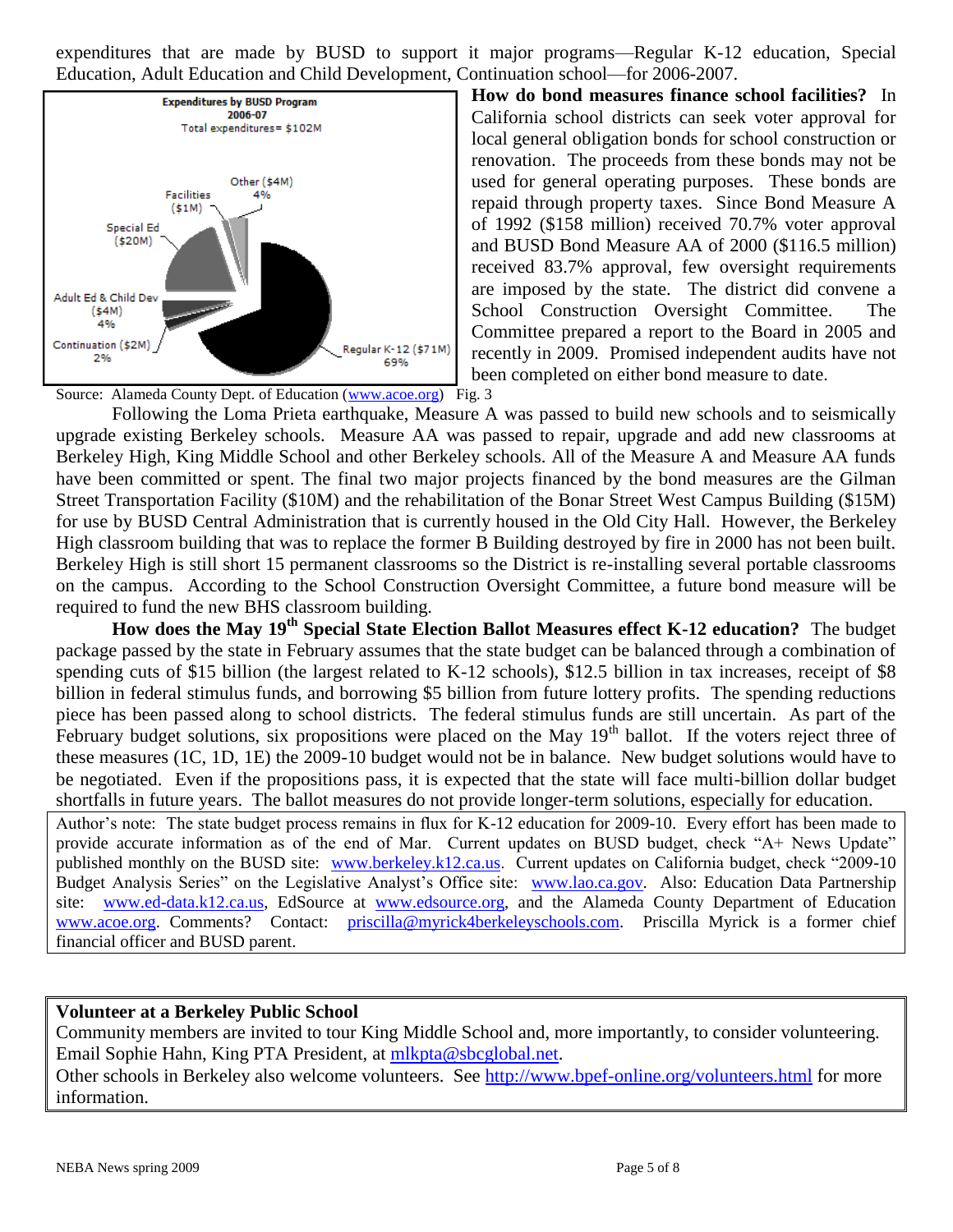#### **Reflections on King Middle School** *By Sophie Hahn, President of King PTA*

*Editor's note: This article was edited for the newsletter. See the full article: [northeastberkeleyassociation.org.](../../../AppData/Local/Microsoft/Windows/AppData/Local/Microsoft/Windows/AppData/Local/Microsoft/Windows/Temporary%20Internet%20Files/Content.Outlook/MB5D2GB8/northeastberkeleyassociation.org)* I attended King Middle School in the mid-1970s. It was a sad looking, run-down school. I remember kids tormenting a "retarded" boy and pouring milkshakes on him at lunch. Someone hit me in the head with a brick while I was leaning into my locker, and girls kept us captive in the bathroom until we took a puff on a cigarette, or submitted to a mild beating with a pair of "clackers," a popular toy-of-the-moment with large Lucite balls attached to both ends of a string.

Despite all that, King – and all of my Berkeley Public Schools experiences – were deeply formative. I was aware that we were part of a noble experiment – an effort to rectify the racial wrongs of our country through integration and education. I was an enthusiastic participant. I spent three years (in elementary school) in a program called Equal One, where "White" students were purposefully a minority. We learned about African and African-American history. We learned Swahili and – yes – we even sang Kumbaya. The schools felt heady to me, as did my many cross-racial friendships. If we could bridge the divides at school, we would carry our success into adulthood and, as a generation, sweep racism and discrimination away.

When I returned to King Middle School with my eldest son 35 years later, I wasn't sure what to expect. Had things changed for the better? My first impressions of the King Middle School I returned to were – and remain - overwhelmingly positive, despite areas that pose significant challenges. Overall, King is a positive, caring, attractive and well run school, boasting many tangible and intangible assets.

On first glance, King's most striking improvements over the past 35 years are the physical plant and calm, safe, positive school atmosphere. The main building, renovated with tasteful, durable materials, boasts huge, sunny, well appointed classrooms, and the halls are orderly and clean, despite almost a thousand students passing numerous times each day. The presence of the Chez Panisse Foundation's Edible Schoolyard and Kitchen provide another truly world class learning environment, and elevate the school on many levels. Students benefit from the curriculum, the hands-on learning and the progressive, empowering philosophy of the program. The garden, chicken coop, compost area, brick oven and other features of this model farm are a delight. The final outstanding feature of King's physical plant is the brand-new Chez Panisse Foundation Dining Commons. Reminiscent of a lodge at an upscale ski resort, this airy space with signature copper light fixtures, concrete floors and rough hewn wooden tables is another model project of the Foundation. At noontime, each grade files in separately to lunch on mostly-organic, low fat fare, fresh cooked on the premises. The requirement that every student sit for a fixed amount of time has significantly increased the number of students eating a healthy lunch, with positive impacts on health as well as afternoon behavior and learning.

Also palpable at King is the energy and commitment of teachers, administration and staff. Jason Lustig, in his second year as King's Principal, knows the name of every student in the school (over 900!). So, what's not to like? The single largest challenge facing King Middle School today is the disparate educational outcomes for kids of higher vs. lower economic backgrounds; of parents with a college education vs. students whose parents did not attend college; and of white students vs. students of color. On all three counts, one group of students is doing very well – even exceptionally, while the other groups, despite some strong outliers, have very poor overall outcomes. People often "blame" this disparity in outcomes on parents. It is claimed that they are not supportive enough, not around enough, not on top of things. After all, if some kids are thriving, the fact that others are not must not be the school's fault! While I do believe that parent involvement is important and can make a difference for some kids, a good number of parents are simply unable to participate and for many other students, parent participation simply is not enough.

 *The job of schools is to take students as they come, and educate them*. If having economically stable, college educated, English speaking parents is a pre-condition to academic success, one could argue that our schools really aren't providing much! So, how can King meet the needs of the approximately 1/3 of its student body that is chronically underserved?

NEBA News spring 2009 Page 6 of 8 First, as an important way-station between elementary and high school, I believe Middle Schools should provide intensive, targeted, proven academic support programs and services to bring all students up to, or above, grade level. A second important component of providing a full education for middle school students is to support the social, emotional, ethical and moral development of all students. Given the tremendous personal growth that middle schoolers experience, it is obvious that these grades should be infused with comprehensive programs and services providing guidance and support on a variety of levels. In addition to programs and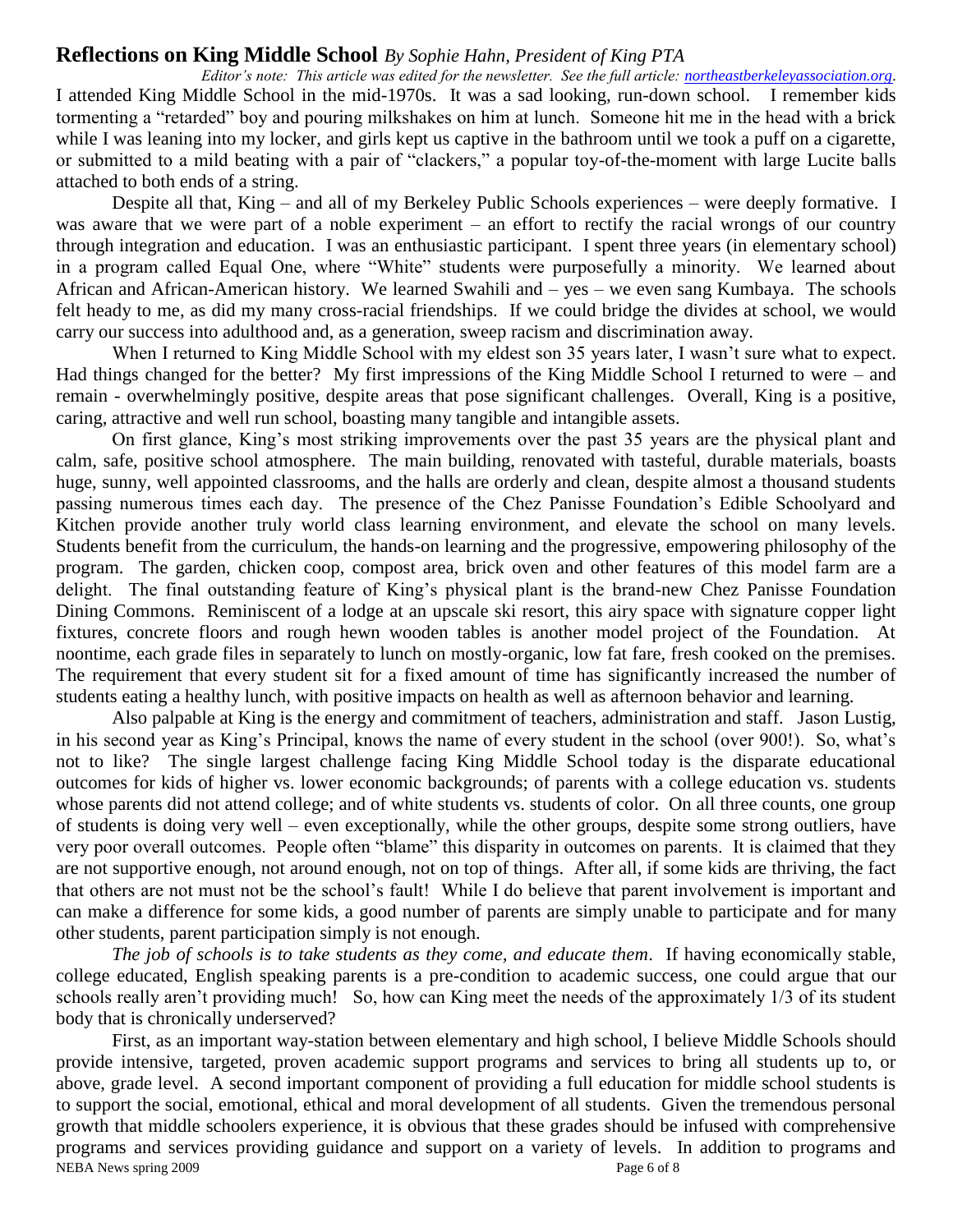curriculum for the entire school, an increase in counseling/case management staff is imperative to meet the ongoing needs of the King's 300+ students who struggle (and the occasional needs of all students). With only two full-time counselors, there simply isn't enough to go around. Last but not least, our middle schools need to provide tools for families and students to envision and then work towards a successful future in high school and college, and beyond. Going back to the paradigm of schools that are most successful in meeting the needs of students with college educated, economically stable and/or empowered parents, we need to ask ourselves what those families are providing to support their students' success, and *replicate those things in the school setting*, making them accessible to all students.

Fortunately for King, the current teachers, staff, parents and administration recognize these three needs – academic support, social/emotional/developmental support and pathways to high school and college -- and are working on programs to address them. Plans right now call for very tightly targeted academic and social interventions to raise students' scores, as measured within several of the District's ethnic group categories, in Math, Reading and "Habits of Work." Math and reading were chosen as target areas because they are the building blocks of all learning. Habits of Work ("HOW") is a measure of each student's engagement, work habits, attitude and participation in the classroom setting. Improvement in this area will require a series of supports that are currently being devised by teachers and staff. While these three targeted areas do not address all the school hopes to improve, they were selected as the school's first focus with limited resources.

Sophie Hahn is a King Middle School graduate and mother of two King Middle School students – 6th and 8th graders. She is currently President of the King PTA and is a member and former chair of King's School Governance Council. The opinions and analysis presented here are hers only.

#### **Berkeley's Exploding Pension Expenses**

The title caught our attention: "Public-employee pensions are unsustainable". It was a column in the Oakland Tribune by Daniel Borenstein analyzing public employee pensions, with the primary focus on the Berkeley City Manager's pension, which will amount to \$280,000 per year plus an annual inflator if he stays on the job until the end of 2011. That's \$280,000 a year *plus* for the rest of his life, while retired! Below is a summary; if you'd like to read the entire article, it's available at <http://www.insidebayarea.com/columnists> (along with another eye-opening column on how the Chief of the Moraga Orinda Fire District managed to ―spike‖ his annual retirement income from \$185,000 to \$241,000 by selling back vacation time during his last year at work, at age 50.)

The column opens with "If you want an example of public employee pensions mushrooming out of control, consider the case of Berkeley City Manager Phil Kamlarz." In order to keep him on the job, The Berkeley City Council recently voted to give Kamlarz 5 raises over 3 years that will increase his salary by 17.5%, so that by the end of 2011 he will be earning \$260,000 per year. If he retires at that time, he will receive an annual pension of 108 percent of his last year's salary, a total of \$280,000 per year. Now, here's the amazing part: All of the same calculations that allow the City Manager to receive this inflated pension apply to all the other non-safety city employees, with the only difference being that they earn less than he so their pensions will also be lower.

In Berkeley pensions for firefighters and police were bumped up in 2000 and 2002, so, because "there was an issue of fairness", other city workers were granted a  $35%$  increase in pension benefits in 2003, from "2% at 55" to "2.7% at 55". (That's 2.7% of salary for every year worked for those who retire at age 55.) And in some ways, the non-safety workers got a sweeter deal than the firefighters and police, whose pensions were capped at 90% of salary. There is usually no cap for non-safety employees, so they can end up with pensions of more than 100% of their salary. All of this plus an annual inflator!

Another interesting point is that the City of Berkeley pays both the employer's and the employee's share of the contribution for all its employees, a total of 8%, yet when it is time to calculate the retirement pension, that 8% is added onto the salary. So not only are Berkeley taxpayers paying the entire contribution while the employee is working, but they have to pay even more when the annual retirement benefit is calculated. Borenstein's column contains a detailed description of the various factors that go into calculating pensions in Berkeley, and it's worth reading, especially if you like to peer into the future in order to frighten yourself.

You will see a link to the full text of this article on [www.northeastberkeleyassociation.org.](../../../AppData/Local/Microsoft/Windows/Temporary%20Internet%20Files/Content.Outlook/MB5D2GB8/www.northeastberkeleyassociation.org)